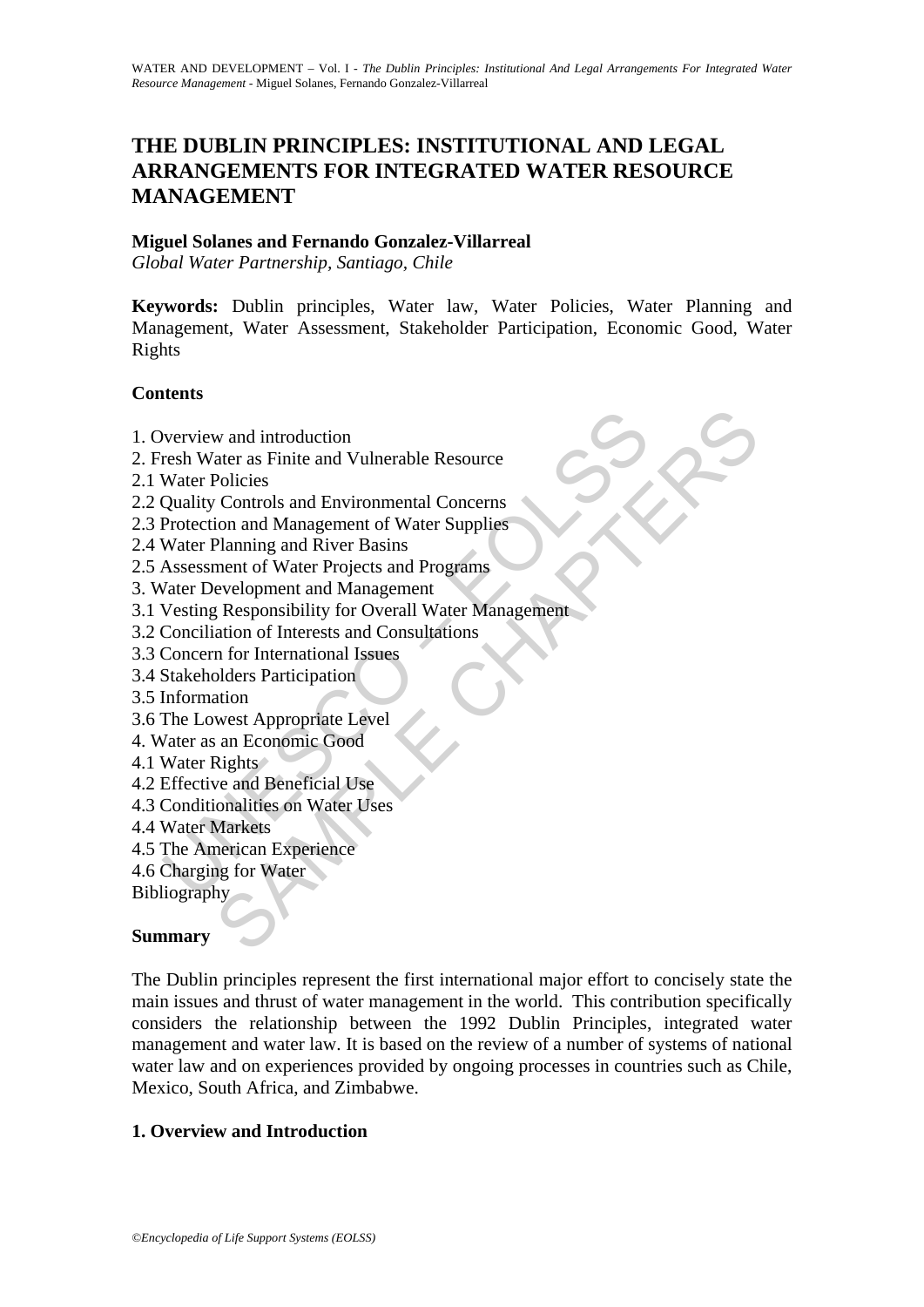The Dublin principles represent the first international major effort to concisely state the main issues and thrust of water management in the world. These principles are summarized in Table 1. Four main themes inform the principles: environment, economics, social needs, and the role of women, under a paramount goal of sustainability. This contribution specifically considers the relationship between the 1992 Dublin Principles, integrated water management and water law. Discussion is organized according to the four guiding principles for water in Table 1. It is based on the review of a number of systems of national water law and on experiences provided by ongoing processes in countries such as Chile, Mexico, South Africa, and Zimbabwe. Cases selected were generally chosen as representative of trends or situations, and not necessarily as models to be followed. The Report relates each principle to actual law.

Freshwater is a finite and vulnerable resource, essential to sustain life, development and the environment;

Water development and management should be based on a participatory approach, involving users, planners and policy-makers at all levels;

Women play a central part in the provision, management, and safeguarding of water;

Water has an economic value in all its competing uses, and should be recognised as an economic good;

Table 1: The Dublin Principles on Water and Water Management

## **2. Fresh Water as a Finite and Vulnerable Resource**

## **2.1 Water Policies**

The distance of a participal and management should be based on a participal<br>
volving users, planners and policy-makers at all levels:<br>
Tomen play a central part in the provision, management, and safeguent;<br>
Tater has an ec informediately<br>
welopment and management should be based on a participatory approach,<br>
yelopment and management should be based on a participatory approach,<br>
play a central part in the provision, management, and safeguardi Several countries state the purposes and objectives of their water policies in their water legislation. The statement of policies is relevant to the interpretation, application and enforcement of legislation. Several of the statements reflect awareness of the interrelationships resulting from the principle. Several laws include policy principles where the multiple roles of water are recognized. Thus, the 1970 Canadian Water Act encourages optimum use of water resources for the benefit of all Canadians (art.1). The Water Law of Germany (as amended on 23 September 1986) requests that water (both, surface and groundwater) be managed in a manner that serves the common interest, benefiting individual users, while preventing avoidable harmful impacts (art. 1a). The Netherlands' "Policy Document on Water Management" sets up a policy of integrated water resources management which includes the quantitative and the qualitative aspects of water management. The 1988 Water Law of China policy is to ensure the rational development, utilization, and protection of water resources, fully realizing the benefits of water, for economic development, and the livelihood of the population. The policies of the 1992 Mexican Water Law include the preservation of water quality and the promotion of sustainable development.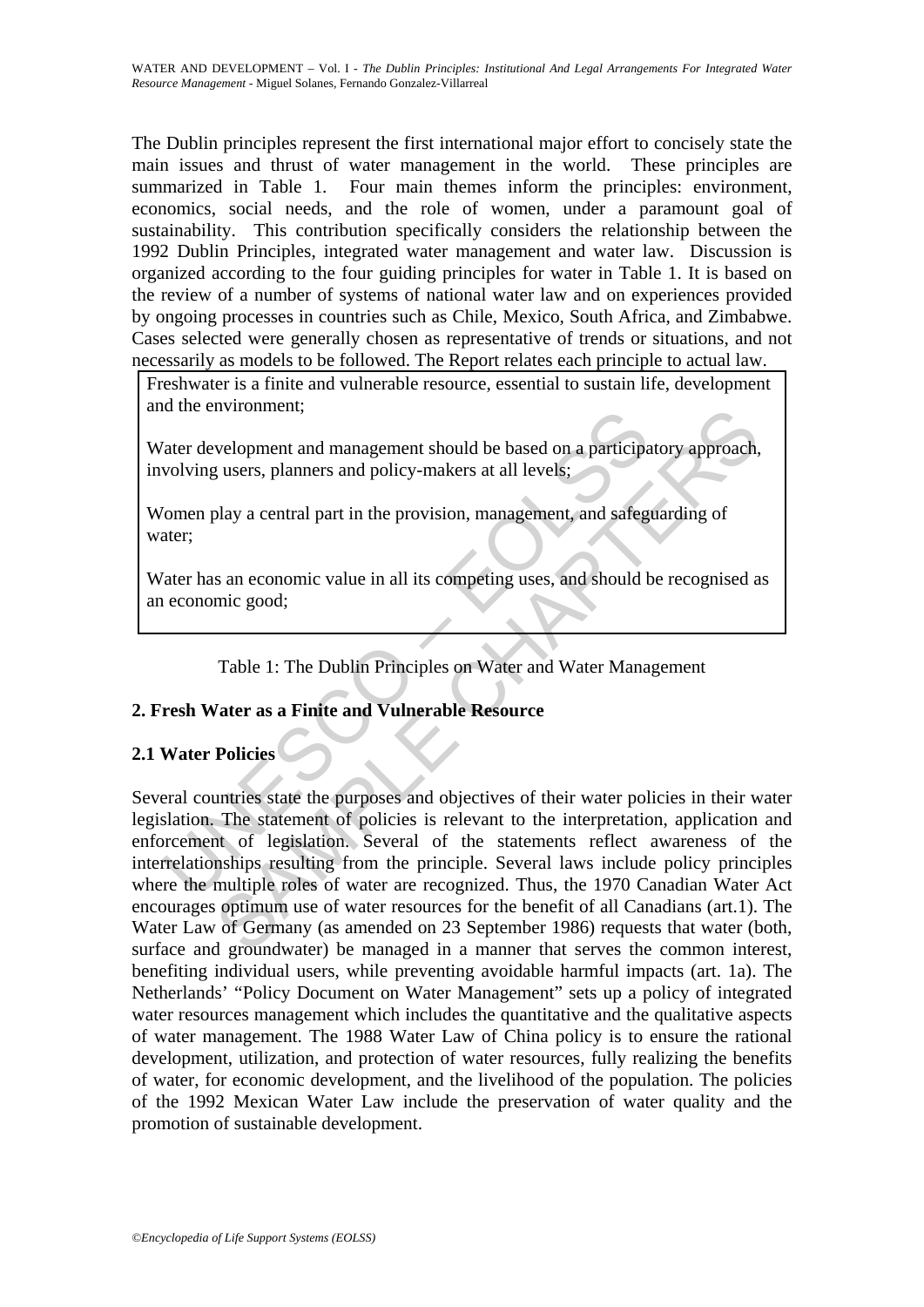## **2.2 Quality Controls and Environmental Concerns**

The environmental dimension of water is rapidly becoming a major component of water legislation. As water becomes scarcer, relative to demand; as externalities increase, and as knowledge improves, the need to control the deterioration of water quality is translated into more detailed and demanding legislation. Permits, prohibitions, and charges are used to curb the deterioration of water and related natural resources and environmental assets.

From the matter of equally of the water of equals, that we may water in the interest of natural values and netween the interest of natural values and technological requirements. Hazardo equirements of natural water resourc The Canadian Water Act provides for the designation of water quality management areas and the implementation of water quality management programs (art. 11). Water quality management agencies shall plan, initiate and carry out programs to restore, preserve and enhance the quality of the waters within the water quality management area (art 13). The German Water Law imposes a general duty to prevent water contamination and detrimental changes of its properties, requiring "an economical use of water in the interest of natural water resources" (art. 1a). Discharges into water are subject to maximum loads and technological requirements. Hazardous wastes must be treated using the best available technology (art. 7). Article 22 provides for strict, joint and several liabilities resulting from damages caused by introducing or throwing any substances into water. Discharges causing not merely insignificant detrimental changes, shall only be allowed when overriding public interest thus requires. Waters can be subject to characterization parameters issued by the Federal Government (art. 36b). The law also provides for proper flow conditions, maintenance of navigation, ecological requirements, landscape features, protection of banks, and self purification (art. 27).

of unince the quality of the waters within the water quanty minager<br>
i3). The German Water Law imposes a general duty to prevent was<br>
in an detrimental changes of its properties, requiring "an economical<br>
the interest of n The policies on environment and water of the Netherlands aim primarily at having and maintaining a safe and habitable country and to develop and maintain healthy water systems which guarantee sustained use. Three "screens" are established: 1) Reduction of pollution at the source; 2) Hydraulic design; 3) Rational or "guided" use of water resources, in particular groundwater. Quality objectives and monitoring methods and procedures have been established. The system includes licensing of discharges into water and, for specific industrial sectors, into sewers; payment of pollution charges and the preparation, every five years, of action plans to combat water pollution. The policies also address diffuse pollution, like atmospheric deposition, tars (utilized on protection materials for wooden shore and bank facilities), and agricultural run-off and leachates. Some pesticides have been absolutely prohibited, others are restricted, and some are subject to application according to best environmental practices. Additional measures, intended to control environmentally negative effects, include friendly environmental design and sedimentation and eutrophication control.

The 1989 Water Act of England provides for the classification of water quality in relation to controlled waters (sect. 104), the establishment of water quality objectives (sect. 105), controlling and remedying pollution (sect. 107), protection from sedimentation and refuse or waste vegetation (sect. 109), protection against pollution (sect. 110), creation of water protection zones (sect. 111), establishment of nitrate sensitive areas (sect. 112), establishment of minimum acceptable river flows (sect. 127), and enactment of codes of good agricultural practices, with a view to protect water resources (sect. 116). The 1991 Water Resources Act imposes conservation and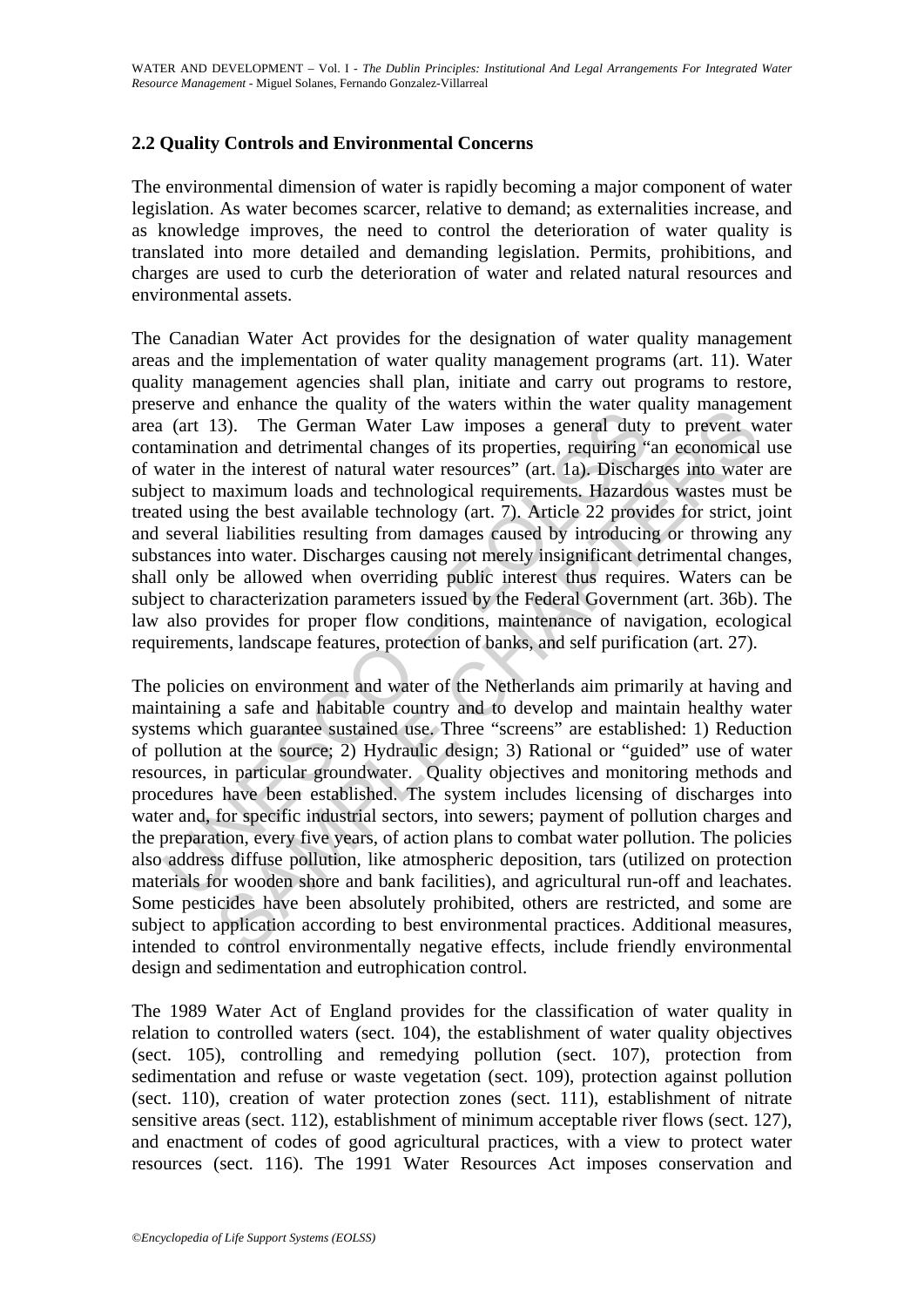enhancement duties on ministers and the National Rivers Authority, with a view to protect amenities, flora, fauna, historical places and other environmental interests. Public access and public availability are also taken into account. These duties are likewise to be considered when dealing with undertakers and their proposals for the management of waters and lands (sect. 16). Additional duties refer to environmental concerns for sites of special interest and for the enactment of codes of practice with respect to environmental and recreational duties (sects. 17-18).

Experience of *N* wear bottom and control where the station is to be due to promote stable and dart. 15). Hydropower development is to be done in accordance ecological environment (art. 16). Fish ladders must be constructe The Water Law of China creates a state duty to protect water resources and adopt effective measures to protect flora, conserve water sources, control soil and water losses and improve the ecological environment. Water pollution is to be prevented and controlled, with a view to protect and improve water quality. Supervision and management of prevention and control of water pollution is to be strengthened (arts. 5- 7). Agriculture must be practiced with a view to promote stable and high agricultural yield (art. 15). Hydropower development is to be done in accordance with protection of the ecological environment (art. 16). Fish ladders must be constructed when needed (art. 18). Adverse environmental impacts in the implementation of interbasin transfers (art. 21) must be prevented. Additional rules control disposal of refuse, mining activities, land reclamation, construction of projects, and creation of management and safeguard zones (arts. 24-29).

In some systems environmental concerns are the basis on which existing water rights can be amended, restricted, subjected to prorata, or cancelled. The 1992 French Water Law authorizes changes in water rights when public health or safety so requires, or when water environments are threatened (art. 10iv). In the United States the public trust doctrine has been utilized to limit prior appropriation rights when the full exercise of such rights would have affected the environmental functions of a lake.

## **2.3 Protection and Management of Water Supplies**

For our other sources that control water point<br>out the meast be practiced with a view to promote stable and high agricult<br>15). Hydropower development is to be done in accordance with protectio<br>cal environment (art. 16). F The protection of water sources has been a traditional concern of water law. Increasing demand and externalities have strengthened this concern. The Mexican Water Law reflects this dimension of water legislation through the regulation of the use and development of national water resources. The German Water Law provides for the creation of water protection areas, within which certain activities cannot take place, or certain measures have to be tolerated (art. 19). The law requires the licensing of pipeline systems conveying substances constituting a hazard to water. These licenses are subject to conditions that can be changed even after a license has been issued (art. 19). Use of, and discharges into, groundwater are subject to permit and licensing (arts. 32-34).

Groundwater is increasingly controlled and protected. A number of countries have enacted legislation requiring permits, creating administrative devices to control the use of groundwater in special management areas and restricting the expansion of high consumption activities like irrigation. Management measures include issuing certifications of assured water supplies, required for the approval of subdivision plats, registration and recording of wells, control of water storage and recovery, control of well drillers, protection of preexisting uses, use of groundwater charges, measurement of withdrawals, estimations of supply and demand, stopping and reducing withdrawals